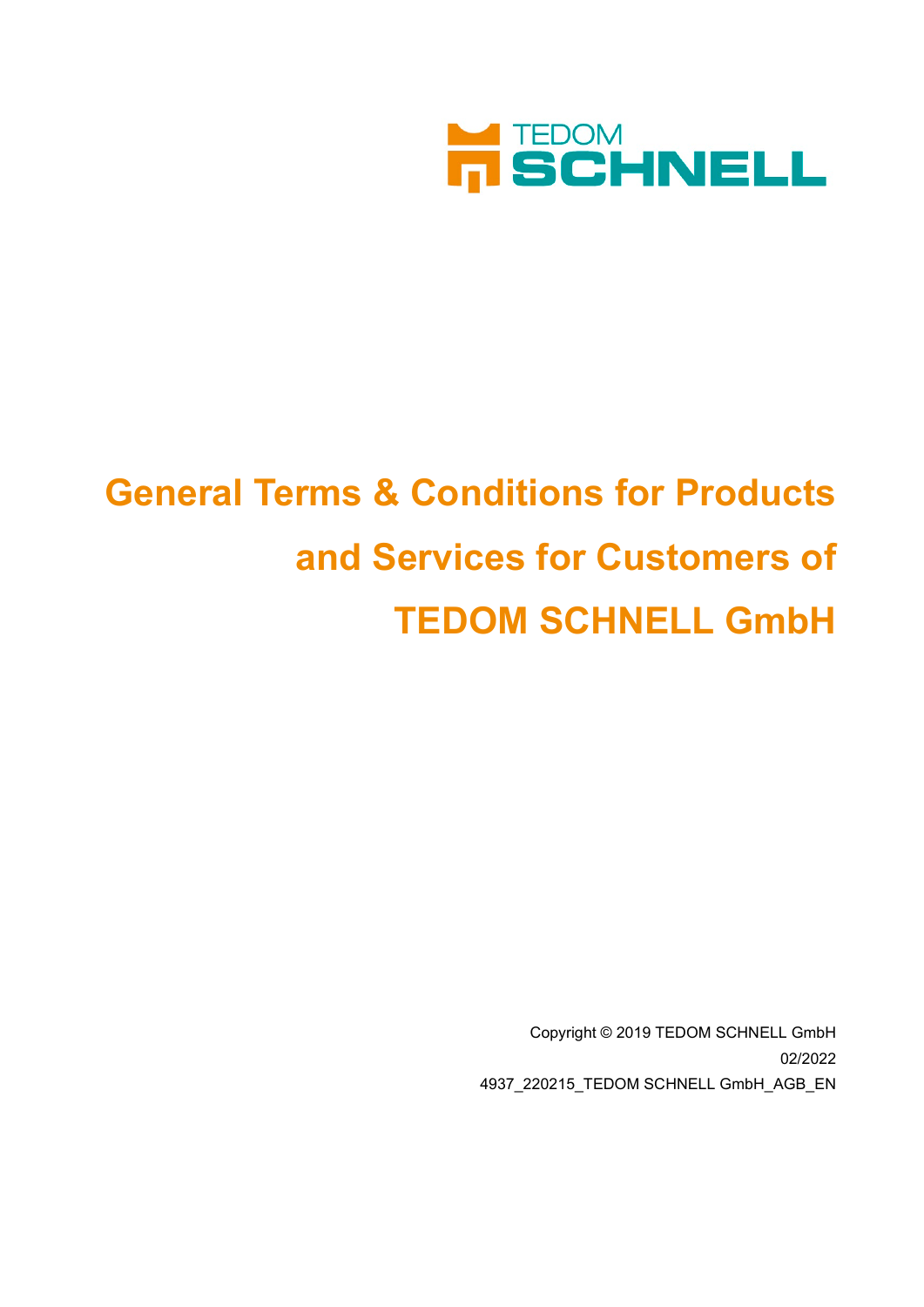### **§ 1 Validity of the Terms and Conditions**

- **(1)** These General Terms and Conditions (also: "Terms and Conditions") apply exclusively to merchants within the meaning of § 14 German Civil Code and to legal entities or funds constituted under public law for all future business relations, even if the parties do not expressly agree to the Terms and Conditions again. TEDOM SCHNELL GmbH's products, services and offers are provided solely on the basis of these Terms and Conditions. These Terms and Conditions apply even if TEDOM SCHNELL GmbH supplies products or services knowing that the customer has contrary terms and conditions but fails to reject them. Any counter-confirmation by the Customer referring to his own terms of business or purchase is hereby rejected.
- **(2)** The following documents shall apply to the interpretation and the execution of the contract between the Customer and the Seller in the following order:
	- **a)** The written contract concluded between the Customer and TEDOM SCHNELL GmbH, if one exists
	- **b)** The confirmation of the order by TEDOM SCHNELL GmbH
	- **c)** The documents prepared by TEDOM SCHNELL GmbH: interface description and operating instructions including maintenance procedures as well as supplementary technical specifications in accordance with the order confirmation or contract
	- **d)** The conditions of the "ProRata guarantee" TEDOM SCHNELL GmbH, if agreed upon
	- **e)** These General Terms and Conditions

#### **§ 2 Offer and Conclusion of Contract**

- **(1)** The offers TEDOM SCHNELL GmbH are no-obligation and non-binding, unless expressly identified as binding in the offer or subject to a specified acceptance period. Acceptance declarations and any orders are only legally valid if confirmed TEDOM SCHNELL GmbH in writing or by telex.
- **(2)** The Customer's purchase order based on the non-binding, no-obligation offer constitutes a binding offer that TEDOM SCHNELL GmbH can accept within 18 business days by sending an order confirmation.
- **(3)** The order confirmation must name the products and services to be provided along with the projected delivery or completion date.
- **(4)** If the order confirmation described in § 2 (3) of these General Terms and Conditions differs from the Customer's order or if TEDOM SCHNELL GmbH does not accept the offer within 18 business days of the Customer submitting the order, this order confirmation shall constitute a new offer within the meaning of § 2 (1) of these General Terms and Conditions.
- **(5)** If the Customer makes a payment based on a first partial invoice (§ 8 of these General Terms and Conditions), the order shall be considered accepted by the Customer at the terms of the offer pursuant to § 2 (4) of these General Terms and Conditions.

| Terms                                                                                                                                                            |                                                                                                             | 02/2022                                                                                                       |                                                                                                                    |                                                            |  | Page 2 |
|------------------------------------------------------------------------------------------------------------------------------------------------------------------|-------------------------------------------------------------------------------------------------------------|---------------------------------------------------------------------------------------------------------------|--------------------------------------------------------------------------------------------------------------------|------------------------------------------------------------|--|--------|
| <b>TEDOM SCHNELL GmbH</b><br>Commercial register court:<br>Ulm district court HRB 734778<br>VAT no.: DE 30 83 09 074<br>Directors: Klaus Badstieber, Tomáš Sameš | <b>Headquarters</b><br>Felix-Wankel-Strasse 1<br>D-88239 Wangen<br>Fon +49 7520 9661-0<br>Fax +49 7520 5388 | North Office<br>Alte Celler Heerstrasse 1<br>D-31637 Rodewald<br>Fon +49 5074 9618-0<br>Fax +49 5074 9618-201 | <b>West Office</b><br>Von-Ardenne-Strasse 31<br>D-48703 Stadtlohn<br>Fon +49 2563 94978-0<br>Fax +49 2563 94978-10 | Contact<br>info@tedom-schnell.com<br>www.tedom-schnell.com |  |        |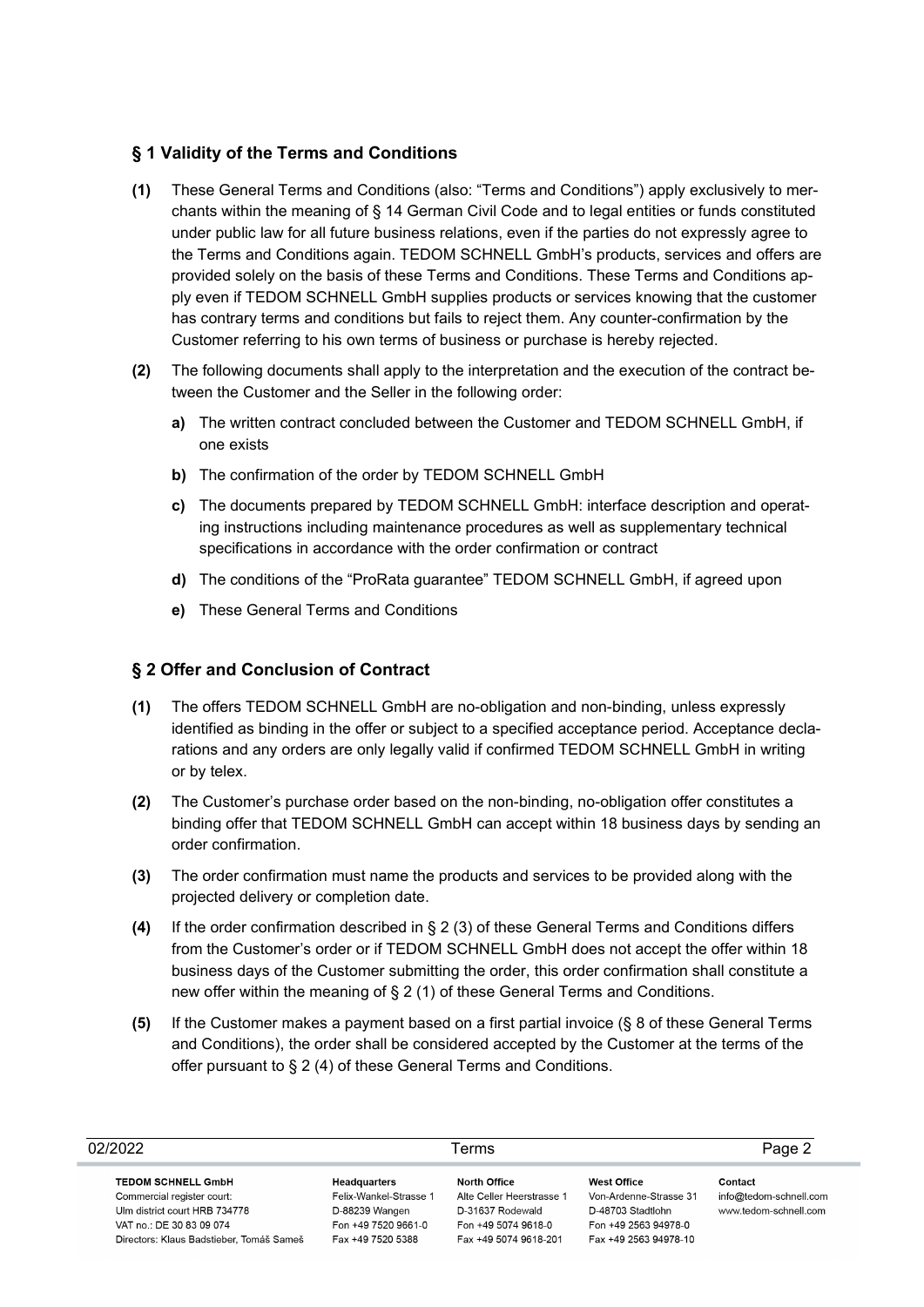**(6)** Information on the delivery subject matter only constitutes descriptions of the delivery subject matter and not characteristics thereof. Wherever our offer and contract documents, brochures or catalogs contain information on dimensions, images, measures, weights or output values of the delivery subject matter, this information will only be deemed binding if it is expressly identified as such or if exact conformity is not necessary for the product or service to serve its intended contractual purpose. Deviations are allowed as long as they are customary in the industry, required by law or represent technical improvements and do not reduce the fitness of the product or service for its intended contractual purpose.

### **§ 3 Cost Estimate and Preliminary Work**

- **(1)** A non-binding calculation of the projected cost of the products and services will be done for free.
- **(2)** If the Customer requires a binding cost calculation, he will have to request a written cost estimate that lists the individual products and services along with their prices. TEDOM SCHNELL GmbH agrees to honor this cost estimate for four weeks after its submission. The Customer may be billed for the preliminary work required to submit a cost estimate if the parties agree to do so in a particular case.
- **(3)** Any preliminary work unrelated to the order confirmation that may be required in a particular case shall be agreed upon and remunerated separately.

#### **§ 4 Modified and Additional Services**

- (1) Any products and services in addition to those stated in the order confirmation require a separate agreement.
- (2) The formation of this separate agreement shall also be subject to §§ 2, 3 of these Terms and Conditions.

## **§ 5 Cooperation Duties of the Customer**

The Customer shall provide reasonable support to TEDOM SCHNELL GmbH in the fulfillment of its obligations arising from this contract. Before concluding the contract, the Customer shall timely provide (i) written information on all circumstances known to him which are not included in the cost estimate or which TEDOM SCHNELL GmbH needs to know in order to provide its products and services, (ii) documents relevant for contractual performance such as planning documents, permit applications and permits, approvals and plans and (iii) written information on unique structural or age-related features of the installation site and shall without delay review and approve plans and other documents created by TEDOM SCHNELL GmbH for order fulfillment purposes. Furthermore, the Customer shall fulfill his obligatory cooperation duties pursuant to  $\S$  10 (1) – (3) of these General Terms and Conditions.

| 02/2022                                  |                        | Terms                     |                        |                        |
|------------------------------------------|------------------------|---------------------------|------------------------|------------------------|
| <b>TEDOM SCHNELL GmbH</b>                | Headquarters           | North Office              | <b>West Office</b>     | Contact                |
| Commercial register court:               | Felix-Wankel-Strasse 1 | Alte Celler Heerstrasse 1 | Von-Ardenne-Strasse 31 | info@tedom-schnell.com |
| Ulm district court HRB 734778            | D-88239 Wangen         | D-31637 Rodewald          | D-48703 Stadtlohn      | www.tedom-schnell.com  |
| VAT no.: DE 30 83 09 074                 | Fon +49 7520 9661-0    | Fon +49 5074 9618-0       | Fon +49 2563 94978-0   |                        |
| Directors: Klaus Badstieber, Tomáš Sameš | Fax +49 7520 5388      | Fax +49 5074 9618-201     | Fax +49 2563 94978-10  |                        |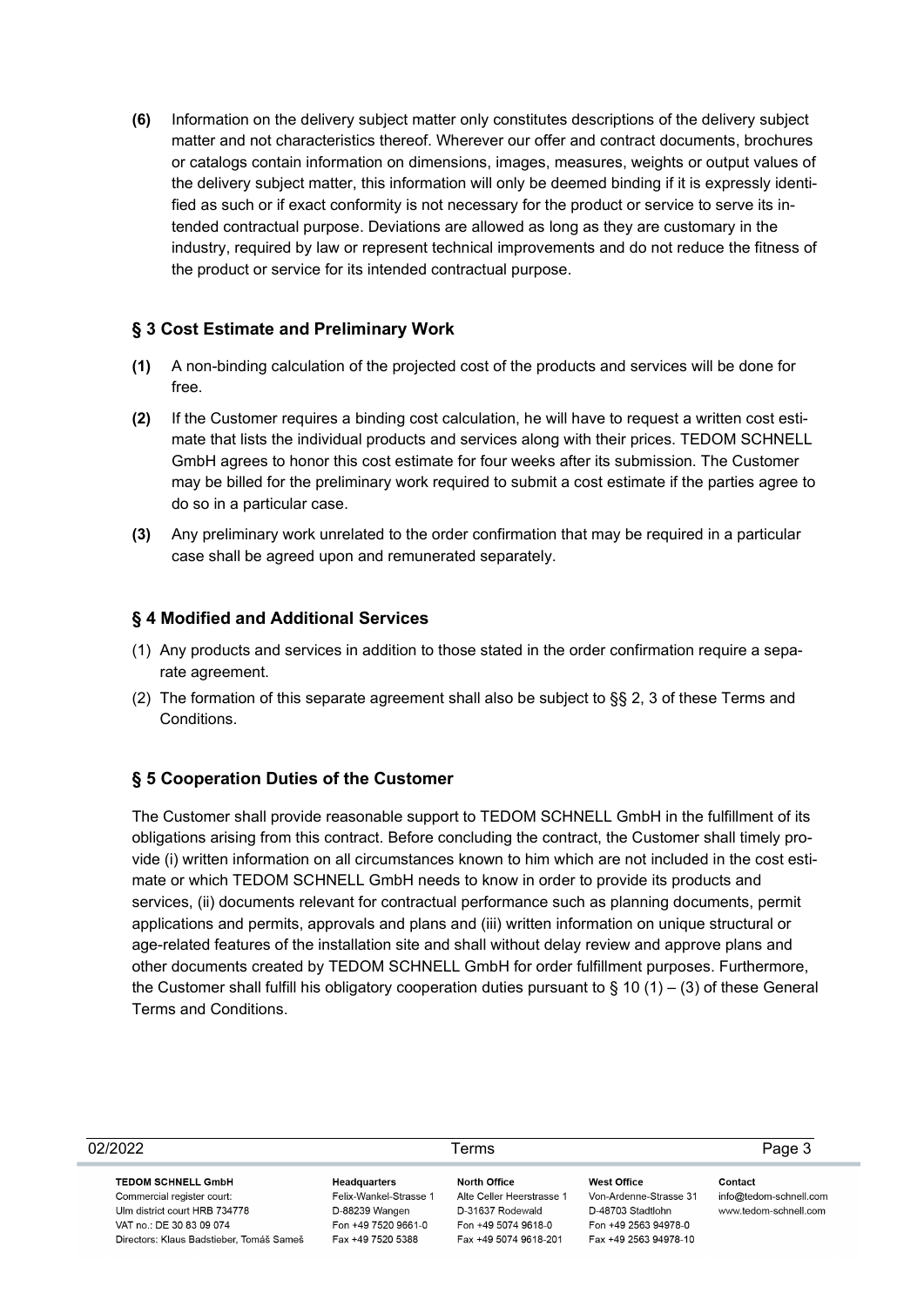### **§ 6 Performance Period, Execution Deadlines, Delay, Cancellation**

- **(1)** All product or service delivery dates and deadlines given by TEDOM SCHNELL GmbH are only approximations, unless a firm date or deadline was expressly agreed or promised. Unless otherwise agreed, stipulated product or service delivery deadlines shall start running 12 business days after the date of TEDOM SCHNELL GmbH's written order confirmation or – if the parties have agreed on down payments – upon receipt of the down payment (value date), whichever comes last.
- **(2)** Without prejudice to any other rights which TEDOM SCHNELL GmbH may have due to default by the Customer, TEDOM SCHNELL GmbH can demand that the Customer extend the product and service delivery deadlines or postpone the product and service delivery dates for the period that the Customer fails to fulfill his contractual obligations to TEDOM SCHNELL GmbH, including, without limitation, his cooperation duties. The defense of non-fulfillment of contract – as well as other rights or claims – shall remain unaffected. TEDOM SCHNELL GmbH's performance is also contingent on compliance with the agreed terms of payment. Failure to meet these requirements on time will extend the deadlines by a reasonable period unless TEDOM SCHNELL GmbH is responsible for the delay.
- **(3)** If product delivery, performance and completion deadlines have been provided by TEDOM SCHNELL GmbH and used as the basis for placing an order, the deadlines will be extended accordingly in the event of a strike, force majeure or delayed delivery by TEDOM SCHNELL GmbH's own suppliers. TEDOM SCHNELL GmbH will notify the Customer of any impending delays once it learns of them and will also notify the Customer once the delay is over.
- **(4)** If the scope of services is changed or expanded with regard to the original order, thereby delaying order fulfillment, the agreed deadlines shall be extended accordingly. The Customer bears all the costs resulting from the above delay if he instructed TEDOM SCHNELL GmbH to change or expand the scope of services. If the Customer is responsible for changing or expanding the scope of the services, this is deemed equivalent to issuing a corresponding instruction. In this case, TEDOM SCHNELL GmbH shall set a new completion date for the Customer upon request.
- **(5)** If the scope of services or amount of assembly work changes or increases due to circumstances or special factors which TEDOM SCHNELL GmbH did not know or should not have known when the order was placed, thereby resulting in a delay, the deadlines shall be extended accordingly. The Customer bears all the costs resulting from the change if the Customer is responsible for the fact that TEDOM SCHNELL GmbH did not know the above mentioned circumstances or special factors or could not be expected to know them without the Customer's notification. In these cases, TEDOM SCHNELL GmbH shall set a new completion date for the Customer on request, specifying any additional costs.
- **(6)** The agreed product delivery deadline is deemed met if the ready-to-ship notice is issued by the time the period expires. The agreed service delivery deadline is deemed met if the service is provided by the time the period expires and, depending on the agreement, the ready-tocommission or ready-to-accept notice is issued.

| 02/2022                                                                                                                                                          |                                                                                                      | Terms                                                                                                         | Page 4                                                                                                             |                                                            |
|------------------------------------------------------------------------------------------------------------------------------------------------------------------|------------------------------------------------------------------------------------------------------|---------------------------------------------------------------------------------------------------------------|--------------------------------------------------------------------------------------------------------------------|------------------------------------------------------------|
| <b>TEDOM SCHNELL GmbH</b><br>Commercial register court:<br>Ulm district court HRB 734778<br>VAT no.: DE 30 83 09 074<br>Directors: Klaus Badstieber, Tomáš Sameš | Headquarters<br>Felix-Wankel-Strasse 1<br>D-88239 Wangen<br>Fon +49 7520 9661-0<br>Fax +49 7520 5388 | North Office<br>Alte Celler Heerstrasse 1<br>D-31637 Rodewald<br>Fon +49 5074 9618-0<br>Fax +49 5074 9618-201 | <b>West Office</b><br>Von-Ardenne-Strasse 31<br>D-48703 Stadtlohn<br>Fon +49 2563 94978-0<br>Fax +49 2563 94978-10 | Contact<br>info@tedom-schnell.com<br>www.tedom-schnell.com |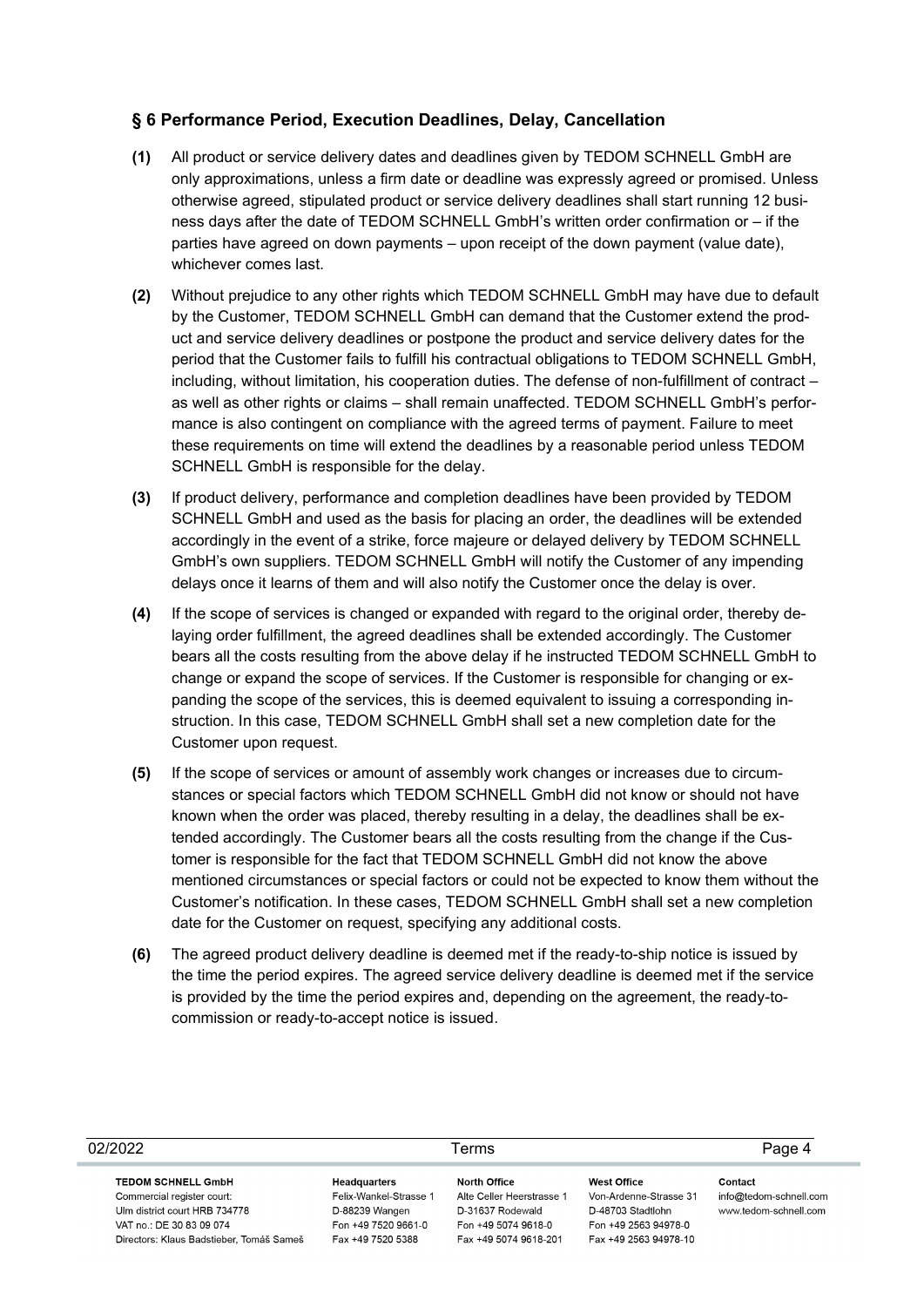- **(7)** Partial deliveries are permissible if TEDOM SCHNELL GmbH likewise only receives a partial delivery from its suppliers, if this is reasonable for the Customer and in particular does not incur for him any considerable additional effort and costs, unless in the latter case TEDOM SCHNELL GmbH states its willingness to bear the appropriate additional costs caused by the partial delivery. TEDOM SCHNELL GmbH shall notify the customer without delay of partial deliveries.
- **(8)** If TEDOM SCHNELL GmbH is in default, the Customer may if he can establish by a preponderance of the evidence that he has suffered damage – claim a maximum compensation of 0.5 % for each full week of delay, but totaling no more than 5 % of the before-tax price of the part of the delivery that was affected by the default.
- **(9)** If the shipment of the delivery subject matter or the acceptance of the service of TEDOM SCHNELL GmbH is delayed for reasons attributable to the Customer, he may be charged for the costs incurred by the delay.
- **(10)** The Customer may cancel any order that he has placed free of charge provided that TEDOM SCHNELL GmbH has not accepted the order by issuing an official order confirmation.

|    | Status at the time of order cancellation                                                      | <b>Cancellation fee</b>             |
|----|-----------------------------------------------------------------------------------------------|-------------------------------------|
| 1) | 30 days from the purchase order and date of order confir-<br>mation                           | 10% of the order value              |
| 2) | 31-60 days from the purchase order and date of order<br>confirmation                          | 30% of the order value              |
| 3) | 61-90 days from the purchase order and date of order<br>confirmation                          | 40% of the order value              |
| 4) | 91 days from the purchase order and date of order confir-<br>mation up to the dispatch advice | 65% of the order value              |
| 5) | Special order-specific components* that have already<br>been manufactured                     | Charged in full and de-<br>livered. |

Otherwise, the Parties agree on the following sliding scale.

\*Special components – such as special stacks, supply/exhaust air splitters, mounting frames, gas conditioning modules etc. that were custom-produced for a specific order – must always be paid in full and will be delivered for a fee in case of cancellation.

If for reasons beyond the control of TEDOM SCHNELL GmbH, parts cannot be delivered to the Customer's location as agreed upon or if the Customer fails to pick up parts as agreed upon, the parts will be temporarily stored by TEDOM SCHNELL GmbH for up to 14 days free of charge. Following the 14 days, we reserve the right to charge storage costs of 1.0% per month of the pre-tax value of the goods.

| 02/2022                                                                                                                                                          |                                                                                                      | Terms                                                                                                         |                                                                                                                    | Page 5                                                     |  |
|------------------------------------------------------------------------------------------------------------------------------------------------------------------|------------------------------------------------------------------------------------------------------|---------------------------------------------------------------------------------------------------------------|--------------------------------------------------------------------------------------------------------------------|------------------------------------------------------------|--|
| <b>TEDOM SCHNELL GmbH</b><br>Commercial register court:<br>Ulm district court HRB 734778<br>VAT no.: DE 30 83 09 074<br>Directors: Klaus Badstieber, Tomáš Sameš | Headquarters<br>Felix-Wankel-Strasse 1<br>D-88239 Wangen<br>Fon +49 7520 9661-0<br>Fax +49 7520 5388 | North Office<br>Alte Celler Heerstrasse 1<br>D-31637 Rodewald<br>Fon +49 5074 9618-0<br>Fax +49 5074 9618-201 | <b>West Office</b><br>Von-Ardenne-Strasse 31<br>D-48703 Stadtlohn<br>Fon +49 2563 94978-0<br>Fax +49 2563 94978-10 | Contact<br>info@tedom-schnell.com<br>www.tedom-schnell.com |  |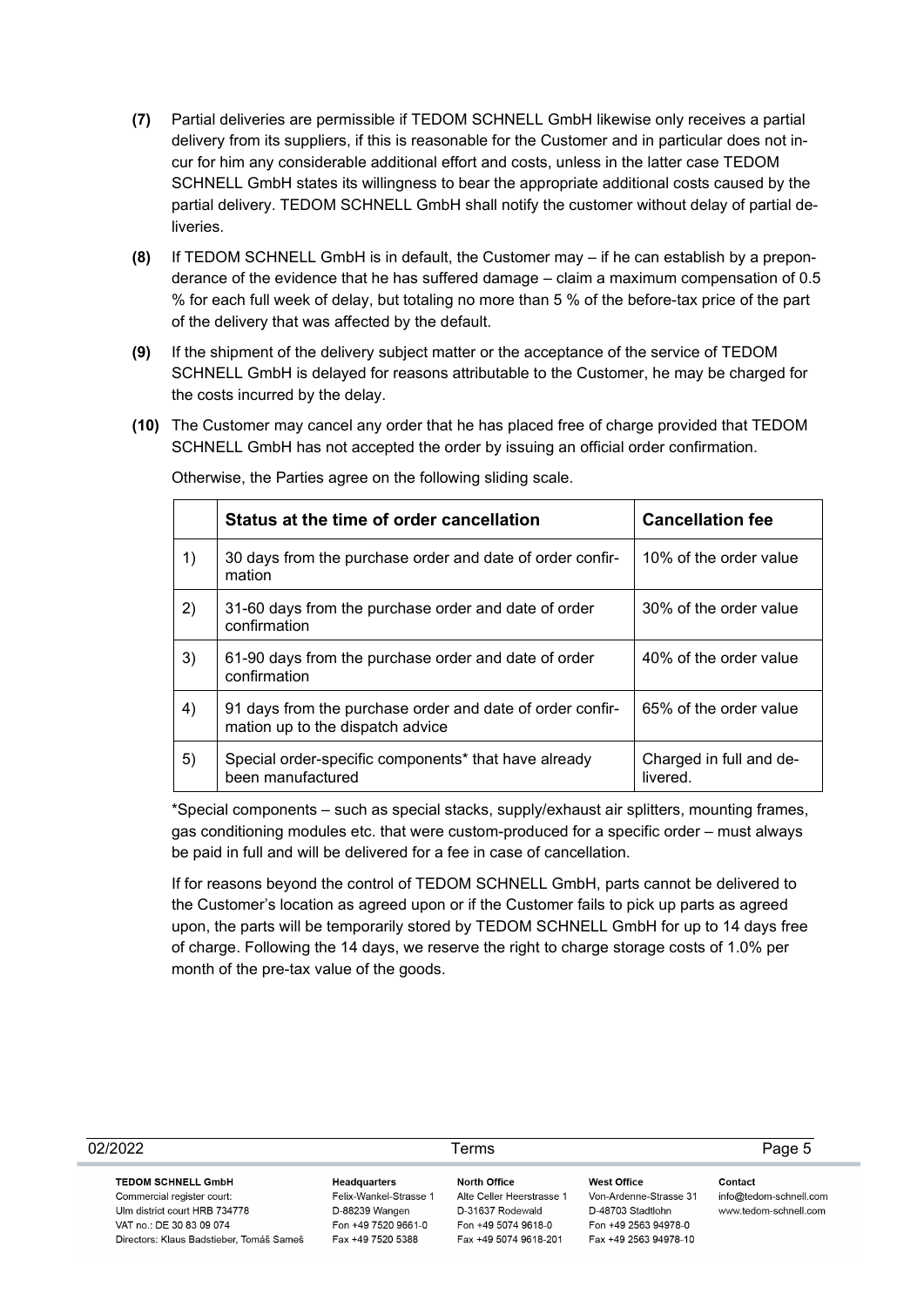## **§ 7 Transfer of Risk, Acceptance**

- **(1)** DAP (INCOTERMS® 2020) generally applies to the passage of risk. TEDOM SCHNELL GmbH will have fulfilled its delivery obligation when it makes the ready-to-unload goods available to the customer at the agreed-upon location. Risk passes at that point in time.
- **(2)** FCA (INCOTERMS® 2010) shall apply if the parties hereto agree to collection by the Customer. If there is a delay in collection for reasons attributable to the Customer, risk will transfer to the Customer upon commencement of the Customer's delay. TEDOM SCHNELL GmbH reserves the right to charge the Customer for any costs that TEDOM SCHNELL GmbH incurs due to the Customer's delay.
- **(3)** If the Customer fails to accept delivery or pick up the goods, risk shall pass at the time the ready-to-ship notice is issued.
- **(4)** If contractually agreed, TEDOM SCHNELL GmbH shall be responsible for the completion of the installation, connection or assembly and commissioning within the scope of normal or test operations. This shall not affect the transfer of risk pursuant to § 7 (1) of these General Terms and Conditions for the goods themselves.
- **(5)** The Customer must accept the goods within 12 business days if the parties have agreed upon an acceptance of the goods and there are no major defects preventing an acceptance. Acceptance is deemed to have been completed if this does not take place. This shall not affect the Customer's warranty rights.

## **§ 8 Invoicing and Terms of Payment**

- **(1)** Unless otherwise agreed or subject to the provisions of § 8, Section 2, the invoices of TEDOM SCHNELL GmbH shall be due and payable without deduction 10 calendar days after the date of the invoice.
- **(2)** For orders exceeding EUR 4,000.00 the following terms of payment apply, unless otherwise agreed:
	- 30% of the order amount due 10 calendar days after receipt of order confirmation
	- 60% of the order amount due 10 calendar days before the scheduled dispatch or pick-up date
	- 10% of the order amount due 10 calendar days after commissioning, no later than 14 calendar days after transfer of risk pursuant to § 7

In each case, payment will be made without discounts by electronic funds transfer and not in cash.

**(3)** A prompt payment discount is only permitted if it has been duly agreed upon. No prompt payment discount can be given if previous amounts owed TEDOM SCHNELL GmbH are due and still unpaid. If a prompt payment discount has been duly agreed upon, the discount deadline is deemed to be met if the payment is credited to TEDOM SCHNELL GmbH's bank account by the deadline (value date). TEDOM SCHNELL GmbH may demand a refund for any unauthorized prompt payment discounts.

| 02/2022                                                                                                                                                          | Terms                                                                                                |                                                                                                               |                                                                                                                    |                                                            | Page 6 |
|------------------------------------------------------------------------------------------------------------------------------------------------------------------|------------------------------------------------------------------------------------------------------|---------------------------------------------------------------------------------------------------------------|--------------------------------------------------------------------------------------------------------------------|------------------------------------------------------------|--------|
| <b>TEDOM SCHNELL GmbH</b><br>Commercial register court:<br>Ulm district court HRB 734778<br>VAT no.: DE 30 83 09 074<br>Directors: Klaus Badstieber, Tomáš Sameš | Headquarters<br>Felix-Wankel-Strasse 1<br>D-88239 Wangen<br>Fon +49 7520 9661-0<br>Fax +49 7520 5388 | North Office<br>Alte Celler Heerstrasse 1<br>D-31637 Rodewald<br>Fon +49 5074 9618-0<br>Fax +49 5074 9618-201 | <b>West Office</b><br>Von-Ardenne-Strasse 31<br>D-48703 Stadtlohn<br>Fon +49 2563 94978-0<br>Fax +49 2563 94978-10 | Contact<br>info@tedom-schnell.com<br>www.tedom-schnell.com |        |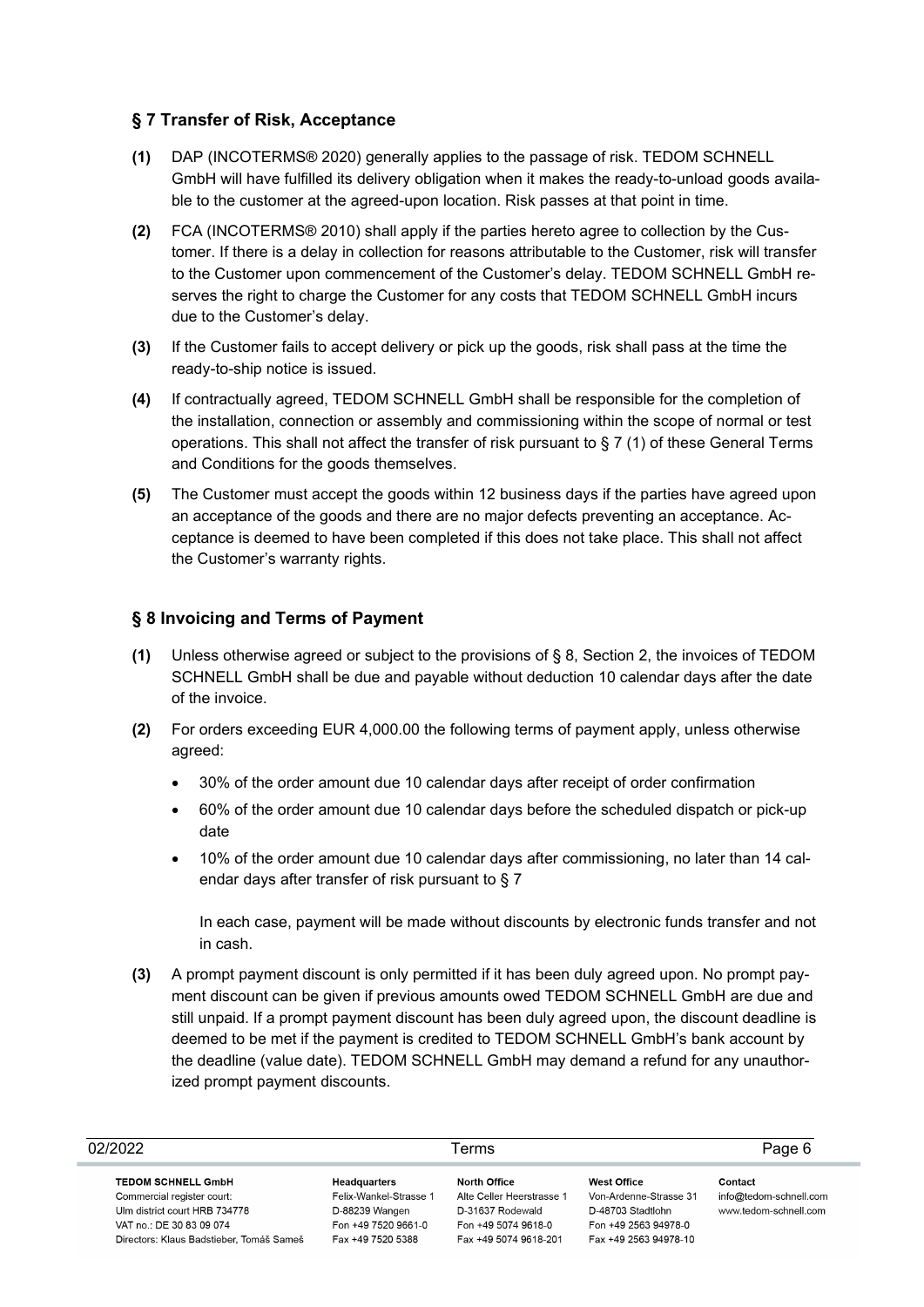- **(4)** The prices agreed in the contract are applicable. Price increases are allowed if, after the contract was concluded, certain assembly difficulties arise that were not communicated in writing before the offer was submitted, but that the Customer was aware of or should have been aware of, or if the Customer has not fulfilled his obligations to cooperate pursuant to § 5 and § 10 (1) – (3) of these General Terms and Conditions.
- **(5)** If the Customer defaults in payment, TEDOM SCHNELL GmbH is entitled to charge default interest as permitted by law.
- **(6)** Any invoices, account statements or balance confirmations issued by TEDOM SCHNELL GmbH are considered to be acknowledged by the Customer if no written objection is made within 12 business days of receipt. For the objection to be timely, it must be received by TEDOM SCHNELL GmbH by the deadline.
- **(7)** If there are legitimate concerns about the Customer's solvency, particularly if the Customer is in arrears, TEDOM SCHNELL GmbH is entitled, subject to other rights and remedies, to revoke granted credit periods and demand immediate payment of amounts owed. Moreover, the delivery of additional products or services can be conditioned on advance payments or the provision of security.
- **(8)** The Customer is only entitled to set off amounts if its counterclaims are established by final and absolute judgment, are undisputed or have been acknowledged by TEDOM SCHNELL GmbH. The foregoing does not apply to setting off additional costs incurred by the Customer to complete work or rectify defects attributable to deficient performance TEDOM SCHNELL GmbH.
- **(9)** The Customer has no right of retention or withholding unless his counterclaim stems from the same contractual relationship and is undisputed or established by final and absolute judgment.

#### **§ 9 Reservation of Title**

- **(1)** The delivered goods (reserved goods) remain the property of TEDOM SCHNELL GmbH until all receivables which TEDOM SCHNELL GmbH may own or acquire in the course of the business relationship with the Customer have been settled in full. For the duration of the reservation of title, the Customer must not pledge or transfer title as a security or assign the claim without the consent of TEDOM SCHNELL GmbH. TEDOM SCHNELL GmbH must be notified immediately if the reserved goods are seized by a third party.
- **(2)** If the reserved goods are processed into a new product by the Customer, the processing is carried out TEDOM SCHNELL GmbH . The Customer does not thereby acquire title pursuant to § 950 German Civil Code. If the reserved goods are processed, mixed or transformed with products which do not belong to TEDOM SCHNELL GmbH, the latter shall acquire co-ownership of the new item equal to the proportion of the invoice amount of the products that it has supplied to the invoice amount of the other products at the time of processing. The Customer shall store the new item TEDOM SCHNELL GmbH with the diligence of a prudent businessman.

| 02/2022                                                                                                                                                          | Terms                                                                                                |                                                                                                               | Page 7                                                                                                             |                                                            |
|------------------------------------------------------------------------------------------------------------------------------------------------------------------|------------------------------------------------------------------------------------------------------|---------------------------------------------------------------------------------------------------------------|--------------------------------------------------------------------------------------------------------------------|------------------------------------------------------------|
| <b>TEDOM SCHNELL GmbH</b><br>Commercial register court:<br>Ulm district court HRB 734778<br>VAT no.: DE 30 83 09 074<br>Directors: Klaus Badstieber, Tomáš Sameš | Headquarters<br>Felix-Wankel-Strasse 1<br>D-88239 Wangen<br>Fon +49 7520 9661-0<br>Fax +49 7520 5388 | North Office<br>Alte Celler Heerstrasse 1<br>D-31637 Rodewald<br>Fon +49 5074 9618-0<br>Fax +49 5074 9618-201 | <b>West Office</b><br>Von-Ardenne-Strasse 31<br>D-48703 Stadtlohn<br>Fon +49 2563 94978-0<br>Fax +49 2563 94978-10 | Contact<br>info@tedom-schnell.com<br>www.tedom-schnell.com |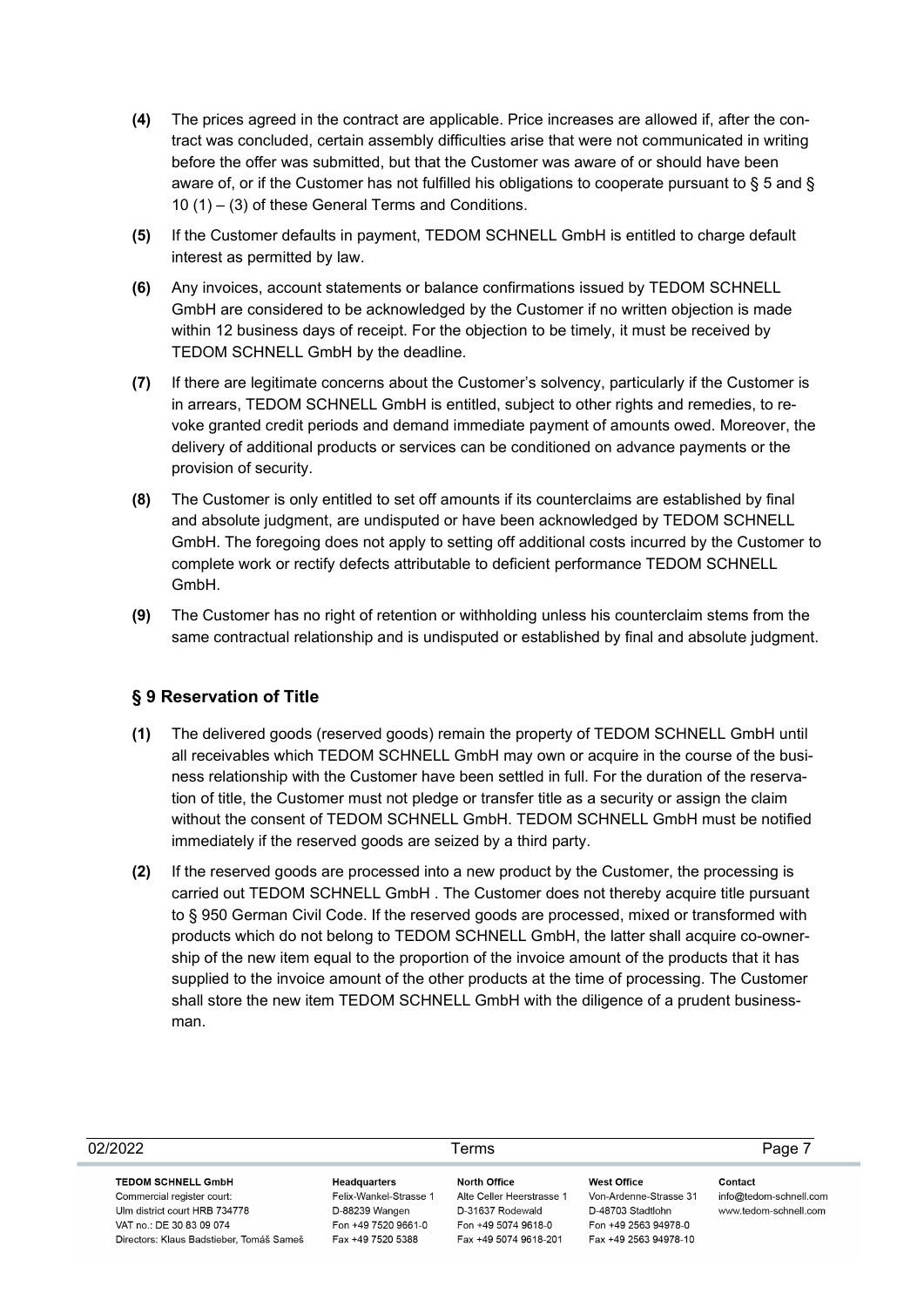- **(3)** The new item shall be deemed to be reserved goods within the meaning of these General Terms and Conditions. The Customer hereby assigns in advance to TEDOM SCHNELL GmbH a portion of the claims arising from reselling these new reserved goods that is equal to the value of the reserved goods in the new item, calculated as the proportion of the invoice amount of the reserved goods to the products provided by a third party or parties. If the new item is resold with other products that do not belong to TEDOM SCHNELL GmbH for a single total price, the Customer hereby assigns in advance to TEDOM SCHNELL GmbH the portion of the resale claims that reflects the ratio between the value of the reserved goods and the entire delivery.
- **(4)** The Customer shall also assign as a security such claims TEDOM SCHNELL GmbH which arise against third parties from connecting the reserved goods to a piece of land.
- **(5)** The Customer has the revocable right to resell the reserved goods in the ordinary course of business and collect the amounts owed from a resale in the ordinary course of business TEDOM SCHNELL GmbH is nonetheless entitled to collect the amounts itself if the Customer breaches this contract, including, without limitation, by defaulting on its payment obligations. The Customer has to name the debtors of the assigned claim, if requested, and notify them of the assignment.
- **(6)** If the Customer breaches the contract, including, without limitation, by defaulting on its payment obligations, TEDOM SCHNELL GmbH is entitled – after setting a reasonable deadline for the Customer to make the payment and the Customer failing to meet this deadline – to take back the goods and rescind the contract; this does not affect statutory provisions about the dispensability of the deadline extension. The Customer is obliged to surrender the goods. If TEDOM SCHNELL GmbH takes back goods, asserts a reservation of title or seizes reserved goods, this does not constitute a rescission unless it is expressly identified as such by TEDOM SCHNELL GmbH.
- **(7)** TEDOM SCHNELL GmbH agrees to release at its option the securities to which it is entitled at the Customer's request insofar as the realizable value of the securities exceeds the underlying claims by more than 10%.

| 02/2022                                  |                        | Terms                     |                        |                        |
|------------------------------------------|------------------------|---------------------------|------------------------|------------------------|
| <b>TEDOM SCHNELL GmbH</b>                | Headquarters           | North Office              | <b>West Office</b>     | Contact                |
| Commercial register court:               | Felix-Wankel-Strasse 1 | Alte Celler Heerstrasse 1 | Von-Ardenne-Strasse 31 | info@tedom-schnell.com |
| Ulm district court HRB 734778            | D-88239 Wangen         | D-31637 Rodewald          | D-48703 Stadtlohn      | www.tedom-schnell.com  |
| VAT no.: DE 30 83 09 074                 | Fon +49 7520 9661-0    | Fon +49 5074 9618-0       | Fon +49 2563 94978-0   |                        |
| Directors: Klaus Badstieber, Tomáš Sameš | Fax +49 7520 5388      | Fax +49 5074 9618-201     | Fax +49 2563 94978-10  |                        |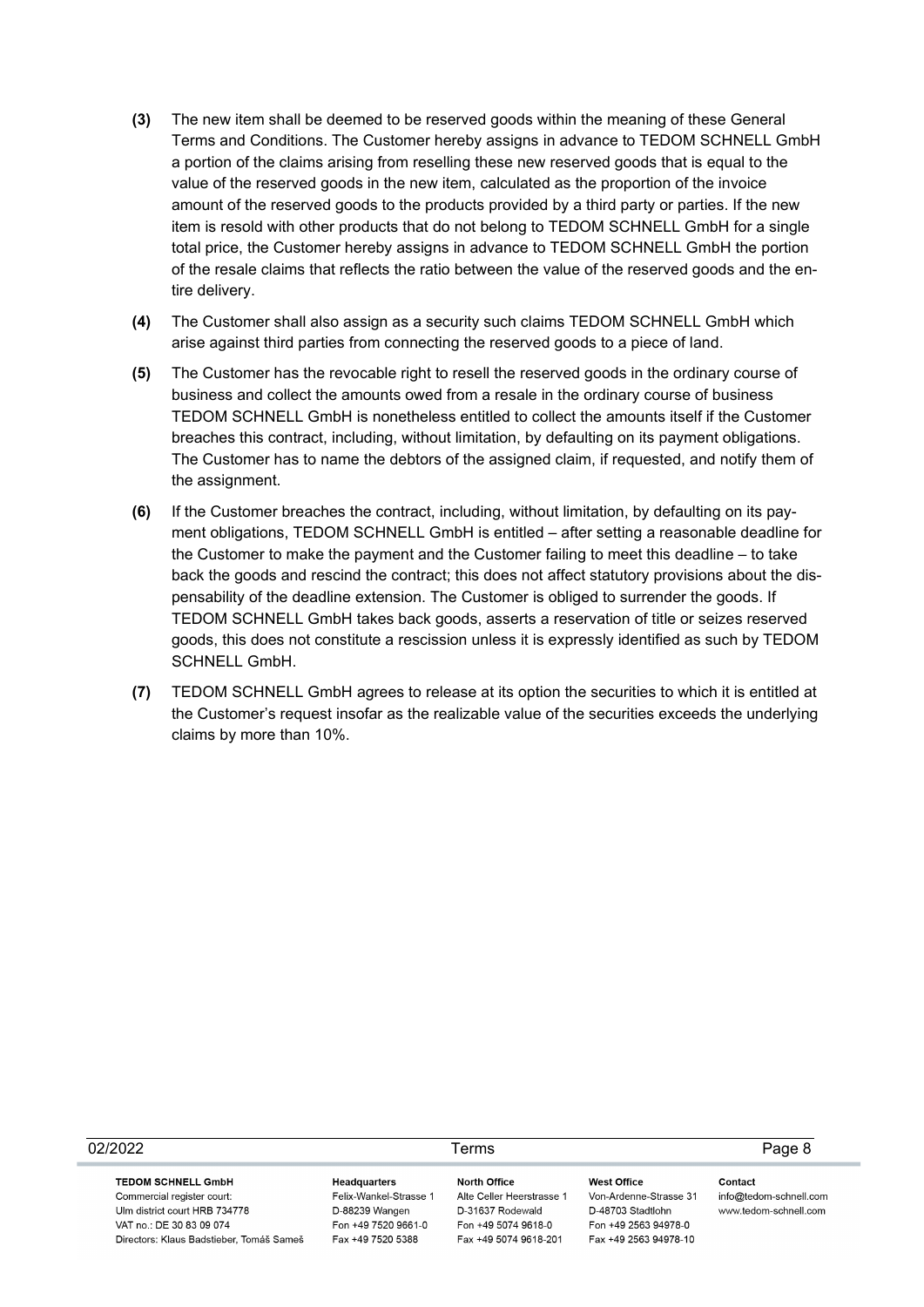# **§ 10 Installation, Connection and Assembly**

The following provisions apply to installation, connection and assembly unless otherwise agreed in writing:

- **(1)** The Customer must timely provide or perform the following at its own expense before any connection and assembly work is done:
	- **a)** all earthmoving, construction and other supplementary work in outside trades, including all required skilled and unskilled workers, building materials and tools,
	- **b)** the items and materials necessary for assembly and commissioning, such as scaffolding, lifting equipment and other devices, fuels and lubricants,
	- **c)** energy and water at the place of use including the connections, heating and lighting,
	- **d)** sufficiently large, suitable, dry and lockable rooms for storing machine parts, apparatuses, materials, tools, etc. at the assembly site and sufficient work and break rooms for the assembly staff, including suitable sanitary facilities, at the assembly site; moreover, the Customer shall take all measures to protect the property of TEDOM SCHNELL GmbH and the assembly staff at the construction site that he would take to protect his own property,
	- **e)** protective clothing and protective equipment required as a consequence of particular circumstances at the assembly site.
- **(2)** Before beginning the connection and installation work, the Customer must provide the necessary information concerning the location of hidden power, gas and water lines or similar infrastructure and the required structural data without having to be asked to do so.
- **(3)** Before installation and assembly can begin, all materials and items required to perform the work must be brought to the installation or assembly site, and all tasks preliminary to setup must have progressed far enough that the installation or assembly can commence as agreed and be carried out without interruption. Delivery routes and the installation or assembly sites must be leveled, cleared and open for heavy goods vehicles.
- **(4)** If the installation, assembly or commissioning are delayed by circumstances for which the Customer is responsible, particularly with regard to non-performance of the Customer's cooperation duties pursuant to § 5 and § 10 of these General Terms and Conditions, the Customer must, unless otherwise agreed separately, bear the reasonable costs incurred for waiting times and additionally necessary journeys made by TEDOM SCHNELL GmbH staff or the assembly staff and all other costs caused by the delay.
- **(5)** The Customer shall immediately certify for TEDOM SCHNELL GmbH the duration of the assembly staff's working time and the completion of the installation, connection, assembly or commissioning. This shall not affect provisions regarding a contractually or legally required acceptance.
- **(6)** If the Customer has agreed to provide helpers for assembly and fails to provide such helpers or if the helpers prove to be unsuitable, TEDOM SCHNELL GmbH can bill the Customer for the resulting expenditure.

| 02/2022                                                                                                                                                          |                                                                                                      | Terms                                                                                                         |                                                                                                                    | Page 9                                                     |  |
|------------------------------------------------------------------------------------------------------------------------------------------------------------------|------------------------------------------------------------------------------------------------------|---------------------------------------------------------------------------------------------------------------|--------------------------------------------------------------------------------------------------------------------|------------------------------------------------------------|--|
| <b>TEDOM SCHNELL GmbH</b><br>Commercial register court:<br>Ulm district court HRB 734778<br>VAT no.: DE 30 83 09 074<br>Directors: Klaus Badstieber, Tomáš Sameš | Headquarters<br>Felix-Wankel-Strasse 1<br>D-88239 Wangen<br>Fon +49 7520 9661-0<br>Fax +49 7520 5388 | North Office<br>Alte Celler Heerstrasse 1<br>D-31637 Rodewald<br>Fon +49 5074 9618-0<br>Fax +49 5074 9618-201 | <b>West Office</b><br>Von-Ardenne-Strasse 31<br>D-48703 Stadtlohn<br>Fon +49 2563 94978-0<br>Fax +49 2563 94978-10 | Contact<br>info@tedom-schnell.com<br>www.tedom-schnell.com |  |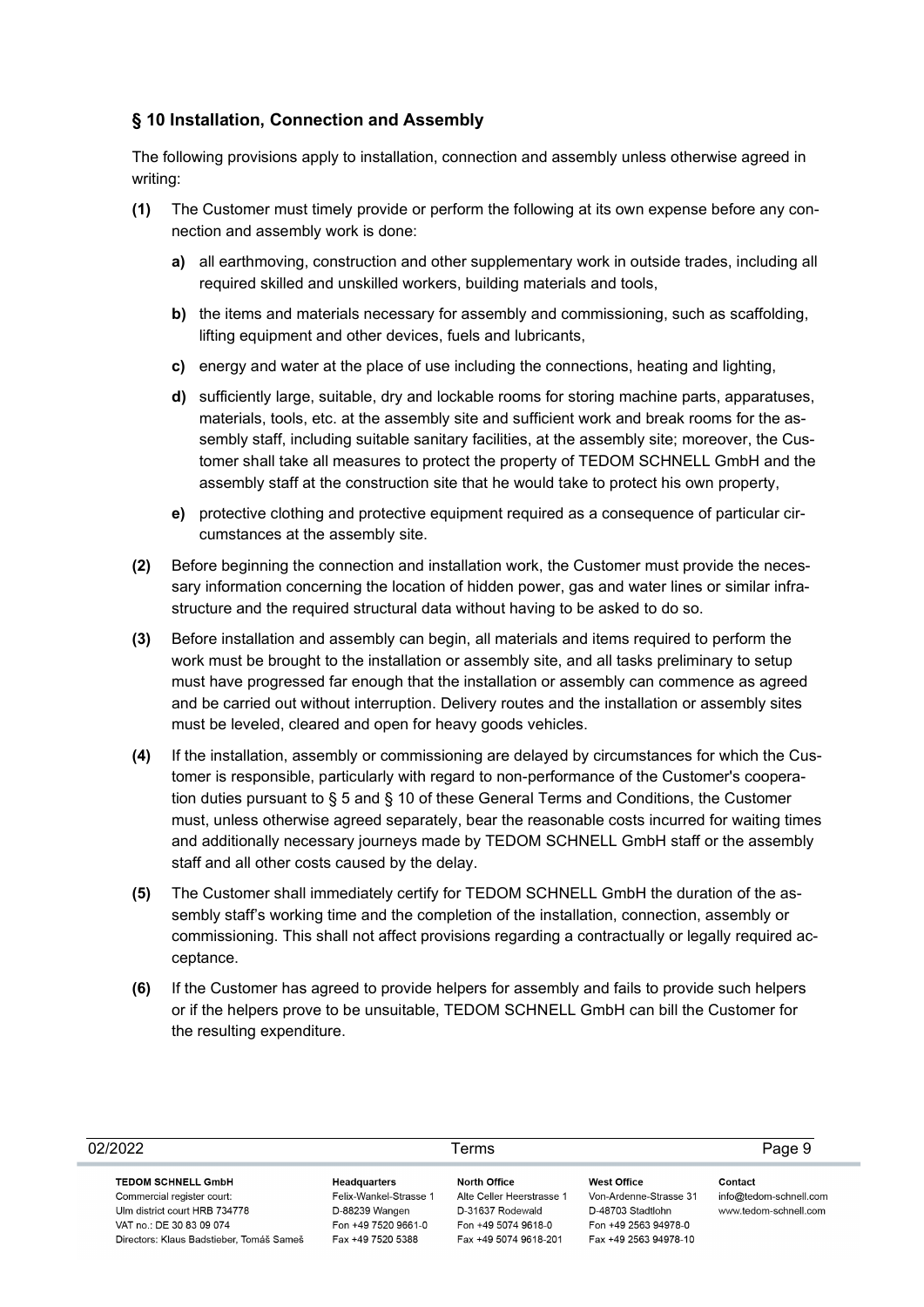## **§ 11 Notice of Rejected Goods or Services**

- **(1)** The Customer must immediately inspect the delivery subject matter with all due care. Identifiable defects must be communicated in writing within 10 business days of receipt of the goods or performance of the service. The defect must be described sufficiently. If this does not occur, the delivery subject matter shall be considered accepted with respect to this defect and the contract shall be considered fulfilled. To be timely, the notice of rejected goods or services must be received by TEDOM SCHNELL GmbH by the deadline. The burden of proof shall be subject to statutory requirements.
- **(2)** The Customer shall TEDOM SCHNELL GmbH in writing of all other defects in the delivery subject matter immediately after discovering them, but no later than within 10 business days of discovering them in accordance with the provisions stated in § 11 (1).
- **(3)** If the service was formally accepted under contractual or statutory acceptance provisions and the Customer was aware of defects at the time of acceptance, the Customer shall have no warranty rights with respect to such defects unless he has reserved warranty rights with respect to the defects in the acceptance report.
- **(4)** The Customer shall immediately provide an opportunity to inspect the defects and follow TEDOM SCHNELL GmbH's instructions for mitigating the costs and damage caused by the defect.
- **(5)** If the notice of rejected goods or services is justified, the Customer may only withhold payments to an extent commensurate with the defects in quality or the costs of fixing them; the Customer may withhold additional payments to the extent that the Customer's claims have been acknowledged by TEDOM SCHNELL GmbH or upheld by final and absolute judgment.
- **(6)** The Customer's rights due to a defect are subject to compliance with the applicable Technical Instructions and any other individual agreements that may have been made.

The Customer is free to prove that non-compliance with the above terms had no bearing on the claimed defect or on the non-fulfillment of any separate contractual guarantees, which do not affect the Customer's rights and remedies under these General Terms and Conditions.

## **§ 12 Warranty**

TEDOM SCHNELL GmbH warrants and represents to the extent set out hereinafter that the delivery subject matter is free of defects in accordance with the state of the art at the time stated in § 7 of these General Terms and Conditions subject to the provisions of § 11 of these General Terms and Conditions:

**(1)** These General Terms and Conditions contain no contractual guarantees other than those expressly given in writing by TEDOM SCHNELL GmbH. § 127 (2) of the German Civil Code (BGB) is hereby waived.

| 02/2022                                                                                                                                                          |                                                                                                             | Terms                                                                                                                |                                                                                                                    | Page 10                                                    |  |
|------------------------------------------------------------------------------------------------------------------------------------------------------------------|-------------------------------------------------------------------------------------------------------------|----------------------------------------------------------------------------------------------------------------------|--------------------------------------------------------------------------------------------------------------------|------------------------------------------------------------|--|
| <b>TEDOM SCHNELL GmbH</b><br>Commercial register court:<br>Ulm district court HRB 734778<br>VAT no.: DE 30 83 09 074<br>Directors: Klaus Badstieber, Tomáš Sameš | <b>Headquarters</b><br>Felix-Wankel-Strasse 1<br>D-88239 Wangen<br>Fon +49 7520 9661-0<br>Fax +49 7520 5388 | <b>North Office</b><br>Alte Celler Heerstrasse 1<br>D-31637 Rodewald<br>Fon +49 5074 9618-0<br>Fax +49 5074 9618-201 | <b>West Office</b><br>Von-Ardenne-Strasse 31<br>D-48703 Stadtlohn<br>Fon +49 2563 94978-0<br>Fax +49 2563 94978-10 | Contact<br>info@tedom-schnell.com<br>www.tedom-schnell.com |  |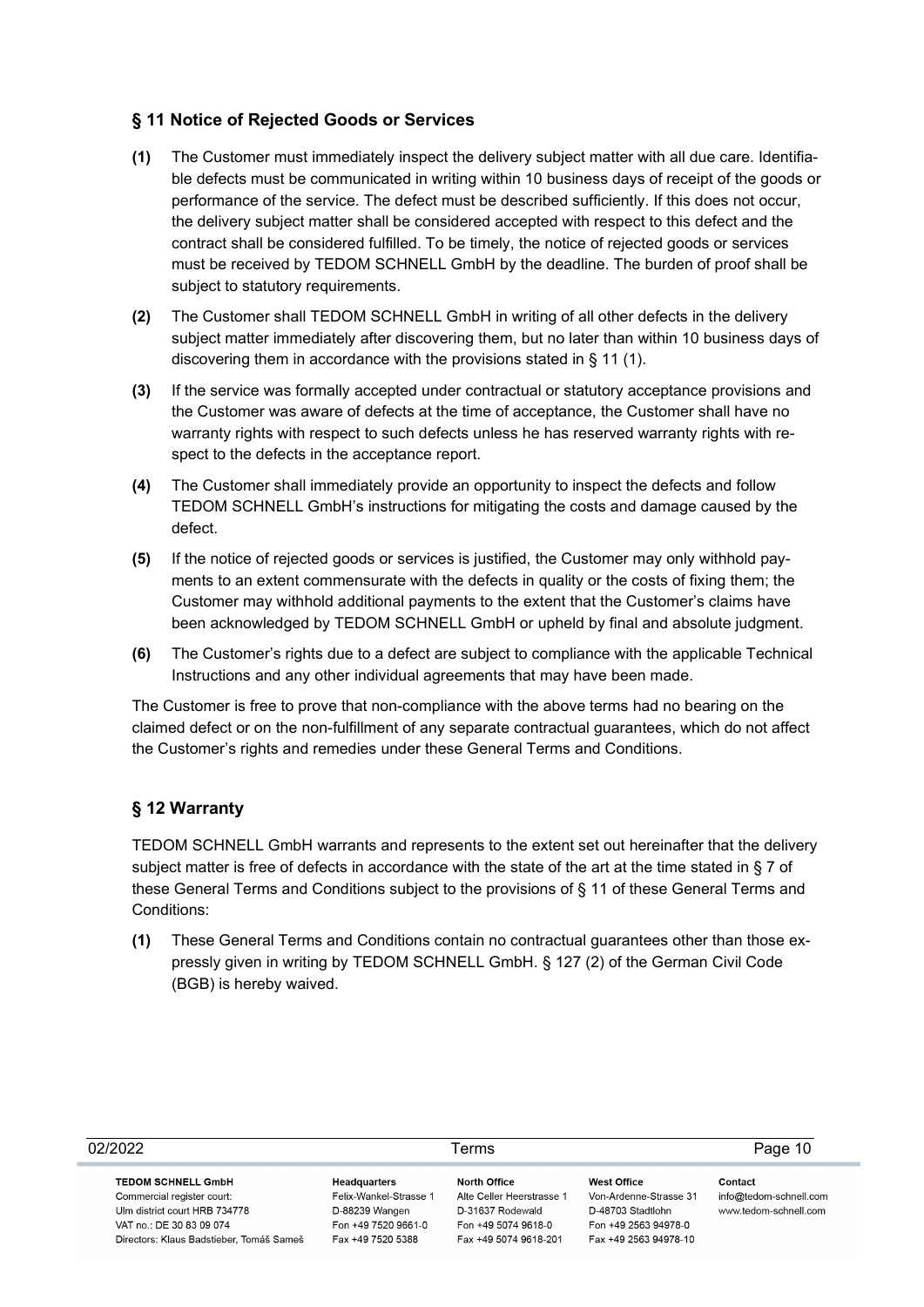- **(2)** If the delivery subject matter is found to be defective, TEDOM SCHNELL GmbH is initially entitled to rework or replace it twice, and will make the rework-or-replace decision at its own discretion within a reasonable period. The Customer may reduce the remuneration or rescind the contract pursuant to § 12 (7) of these General Terms and Conditions if TEDOM SCHNELL GmbH seriously and finally refuses to perform under the contract, refuses to rework or replace defective products or services citing disproportionately high costs, repeatedly fails to rework or replace defective products or services or if the Customer cannot be reasonably expected to allow a reworking or replacement.
- **(3)** The Customer shall be obliged to accept as a replacement a new, non-defective delivery subject matter of equal quality wherever he can be reasonably expected to do so. If a replacement is provided, the Customer must return the defective item to TEDOM SCHNELL GmbH in accordance with the statutory regulations.
- **(4)** TEDOM SCHNELL GmbH is entitled to make at least two attempts to rework a defective item. The Customer shall assist TEDOM SCHNELL GmbH in analyzing and rectifying defects by, without limitation, specifically describing the problems, providing TEDOM SCHNELL GmbH with extensive information and giving TEDOM SCHNELL GmbH the necessary time and opportunity to rectify the defect. The Customer can download the warranty claim form from the TEDOM SCHNELL GmbH website. TEDOM SCHNELL GmbH is entitled to rectify the defect at a place of its own choosing.
- **(5)** If TEDOM SCHNELL GmbH discovers while reworking a defective item that it is not responsible for the reported defects, TEDOM SCHNELL GmbH may demand remuneration for the time it spent on reworking based on the then-valid price list.
- **(6)** TEDOM SCHNELL GmbH may condition its reworking or replacement on the payment of owed remuneration by the Customer. However, the Customer may withhold a reasonable portion of the payment in proportion to the defect or the costs of its rectification.
- **(7)** The Customer is not entitled to rescind the contract for a minor defect.
- **(8)** § 13 of these General Terms and Conditions shall apply the Customer's claims for damages and reimbursement of expenses.
- **(9)** If the Customer rectifies a defect himself, he may only demand that TEDOM SCHNELL GmbH compensate him for his effort and expense if he has a prior written agreement with TEDOM SCHNELL GmbH.

| 02/2022                                                                                                                                                          |                                                                                                      | Terms                                                                                                         |                                                                                                                    | Page 11                                                    |  |
|------------------------------------------------------------------------------------------------------------------------------------------------------------------|------------------------------------------------------------------------------------------------------|---------------------------------------------------------------------------------------------------------------|--------------------------------------------------------------------------------------------------------------------|------------------------------------------------------------|--|
| <b>TEDOM SCHNELL GmbH</b><br>Commercial register court:<br>Ulm district court HRB 734778<br>VAT no.: DE 30 83 09 074<br>Directors: Klaus Badstieber, Tomáš Sameš | Headquarters<br>Felix-Wankel-Strasse 1<br>D-88239 Wangen<br>Fon +49 7520 9661-0<br>Fax +49 7520 5388 | North Office<br>Alte Celler Heerstrasse 1<br>D-31637 Rodewald<br>Fon +49 5074 9618-0<br>Fax +49 5074 9618-201 | <b>West Office</b><br>Von-Ardenne-Strasse 31<br>D-48703 Stadtlohn<br>Fon +49 2563 94978-0<br>Fax +49 2563 94978-10 | Contact<br>info@tedom-schnell.com<br>www.tedom-schnell.com |  |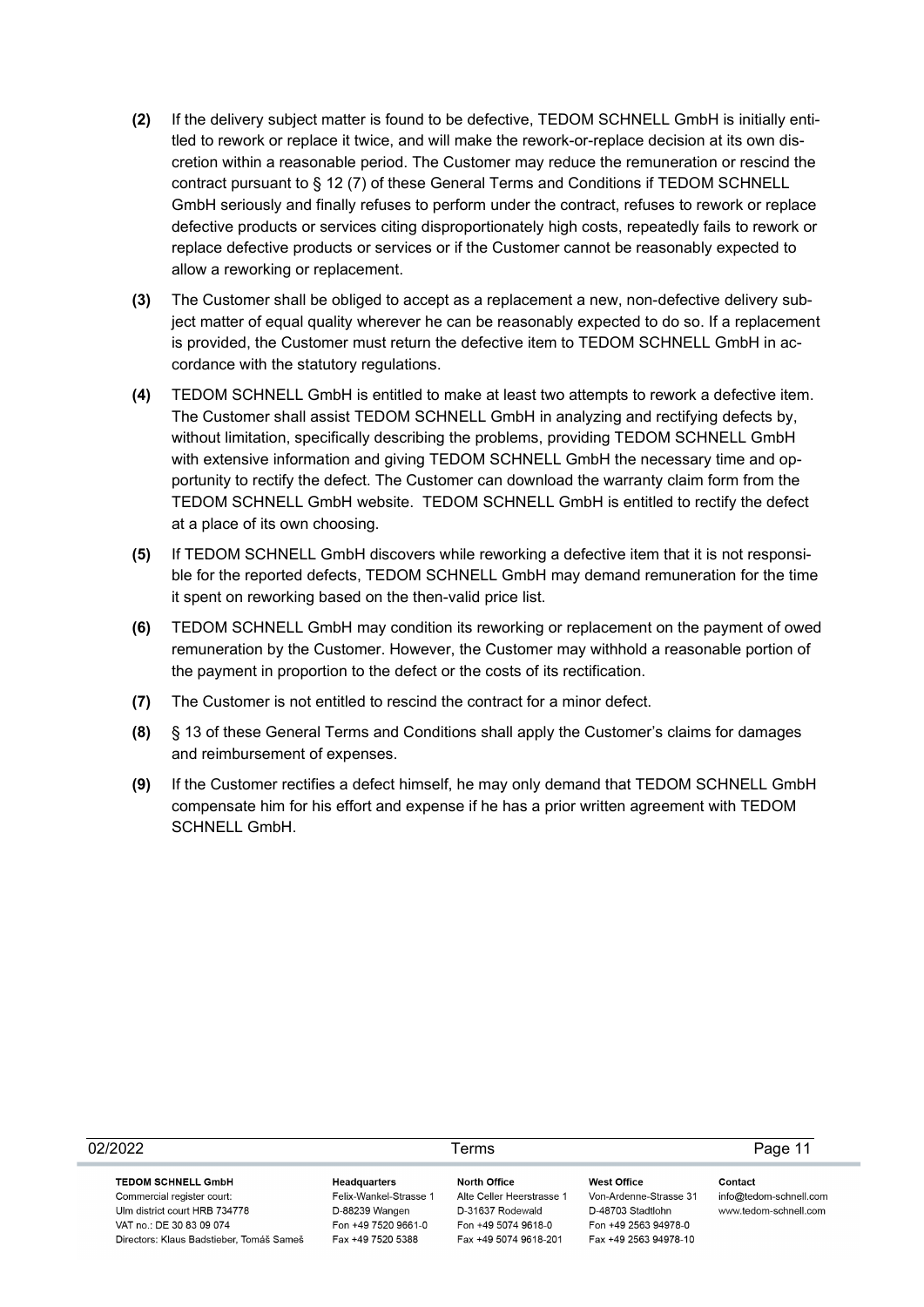**(10)** The warranty shall not apply if the Customer modifies the delivery subject matter or causes it to be modified by third parties without the express written permission of TEDOM SCHNELL GmbH and thus makes it impossible or impracticable to rectify the defect. Other situations not covered by the implied warranty include:

a) Normal wear and tear or external interference, improper installation by the Customer, failure to follow operating and maintenance instructions or rules on operating supplies, improper or inappropriate use.

a) Use of non-genuine spare parts, work done on the delivery subject matter by insufficiently skilled personnel.

c) Overloading, negligent handling or treatment.

The Customer reserves the right to present his case and prove that the modifications or any of the other situations are unrelated to the claimed defect and do not make it impossible or impracticable to rectify the defect. In either case, the Customer must bear the additional defect rectification costs attributable to the modification.

- **(11)** § 13 shall apply for claims for damages.
- **(12)** If the Customer intends to take the CHP unit offline for three months or more without interruption, he must have the CHP unit preserved for a fee if he wishes to maintain the warranty.

## **§13 Liability**

- **(1)** TEDOM SCHNELL GmbH shall be liable without any contractual restriction in accordance with statutory regulations
	- for damage resulting from the violation of a guarantee given by TEDOM SCHNELL GmbH;
	- for willful misconduct:
	- for damages attributable to the fraudulent concealment of a defect by TEDOM SCHNELL GmbH;
	- for damages resulting from injury to life, limb or health due to a willful or grossly negligent breach of contract by the Seller or any other willful misconduct or gross negligence by a director, officer or agent of TEDOM SCHNELL GmbH;
	- for damages other than the damages listed in the previous section attributable to the willful or grossly negligent violation of a duty by the TEDOM SCHNELL GmbH or any other willful misconduct or gross negligence by a director, officer or agent of TEDOM SCHNELL GmbH;
	- in accordance with the German Product Liability Act.

| 02/2022                                                                                                                                                          | Terms                                                                                                       |                                                                                                               |                                                                                                                    | Page 12                                                    |
|------------------------------------------------------------------------------------------------------------------------------------------------------------------|-------------------------------------------------------------------------------------------------------------|---------------------------------------------------------------------------------------------------------------|--------------------------------------------------------------------------------------------------------------------|------------------------------------------------------------|
| <b>TEDOM SCHNELL GmbH</b><br>Commercial register court:<br>Ulm district court HRB 734778<br>VAT no.: DE 30 83 09 074<br>Directors: Klaus Badstieber, Tomáš Sameš | <b>Headquarters</b><br>Felix-Wankel-Strasse 1<br>D-88239 Wangen<br>Fon +49 7520 9661-0<br>Fax +49 7520 5388 | North Office<br>Alte Celler Heerstrasse 1<br>D-31637 Rodewald<br>Fon +49 5074 9618-0<br>Fax +49 5074 9618-201 | <b>West Office</b><br>Von-Ardenne-Strasse 31<br>D-48703 Stadtlohn<br>Fon +49 2563 94978-0<br>Fax +49 2563 94978-10 | Contact<br>info@tedom-schnell.com<br>www.tedom-schnell.com |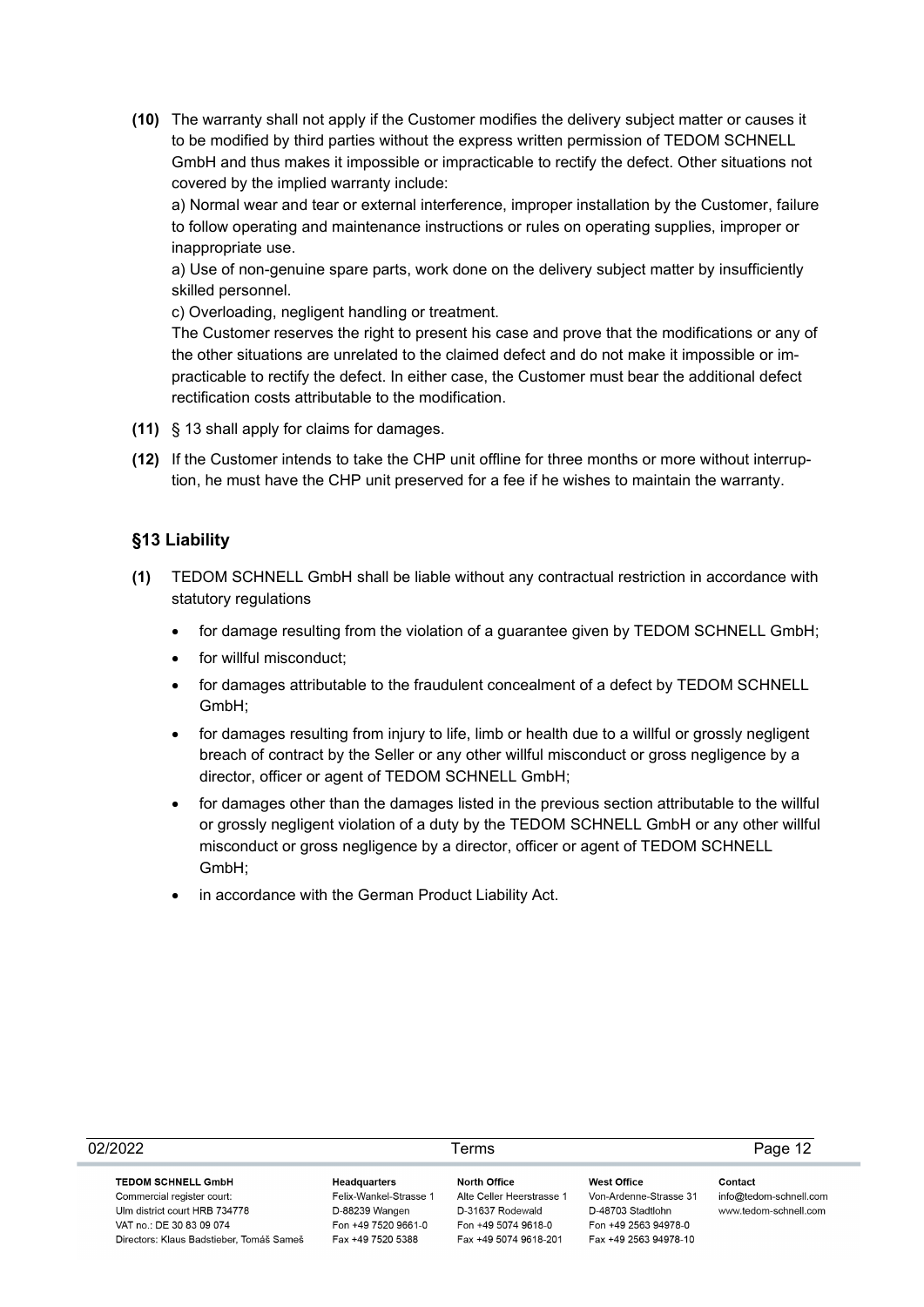- **(2)** In cases other than those stated in Section 1, TEDOM SCHNELL GmbH's liability shall be limited to the foreseeable damages that are typical for the contract wherever the damage is attributable to a negligent violation of important obligations ("cardinal obligations") by TEDOM SCHNELL GmbH or by a director, officer or agent of TEDOM SCHNELL GmbH, but no more than EUR 10,000.00 for each instance of damage and EUR 25,000.00 for all instances of damage in total. TEDOM SCHNELL GmbH is not liable for loss of use, loss of production, replacement purchases or lost profit. Cardinal obligations are obligations whose satisfaction is essential to the proper performance of the contract and upon whose satisfaction the customer does and may regularly rely.
- **(3)** Liability due to gross negligence shall be excluded in cases other than those stated in Section 1 and 2.
- **(4)** The defense of contributory negligence shall remain unaffected.

# **§ 14 Limitation Period**

- **(1)** The statutory limitation period shall apply to the following remedies against TEDOM SCHNELL GmbH:
	- **a)** Customer remedies in the event of liability due to willful misconduct;
	- **b)** Customer remedies for defective goods wherever TEDOM SCHNELL GmbH has fraudulently concealed the defect or has guaranteed the condition of the goods;
	- **c)** Customer remedies for damages
		- due to a willful or grossly negligent violation of duties by TEDOM SCHNELL GmbH or any other willful misconduct or gross negligence by a director, officer or agent of TEDOM SCHNELL GmbH;
		- resulting from injury to life, limb or health, due to a grossly negligent violation of duties by TEDOM SCHNELL GmbH or any other willful misconduct or gross negligence by a director, officer or agent of TEDOM SCHNELL GmbH;
		- in accordance with the German Product Liability Act.
- **(2)** In cases other than those stated in Section 1, the limitation period for Customer remedies resulting from defects of quality in the goods shall be one year from the transfer of risk in accordance with § 7 of these General Terms and Conditions.

| 02/2022                                                                                                                                                          | Terms                                                                                                |                                                                                                               |                                                                                                                    | Page 13                                                    |
|------------------------------------------------------------------------------------------------------------------------------------------------------------------|------------------------------------------------------------------------------------------------------|---------------------------------------------------------------------------------------------------------------|--------------------------------------------------------------------------------------------------------------------|------------------------------------------------------------|
| <b>TEDOM SCHNELL GmbH</b><br>Commercial register court:<br>Ulm district court HRB 734778<br>VAT no.: DE 30 83 09 074<br>Directors: Klaus Badstieber, Tomáš Sameš | Headquarters<br>Felix-Wankel-Strasse 1<br>D-88239 Wangen<br>Fon +49 7520 9661-0<br>Fax +49 7520 5388 | North Office<br>Alte Celler Heerstrasse 1<br>D-31637 Rodewald<br>Fon +49 5074 9618-0<br>Fax +49 5074 9618-201 | <b>West Office</b><br>Von-Ardenne-Strasse 31<br>D-48703 Stadtlohn<br>Fon +49 2563 94978-0<br>Fax +49 2563 94978-10 | Contact<br>info@tedom-schnell.com<br>www.tedom-schnell.com |